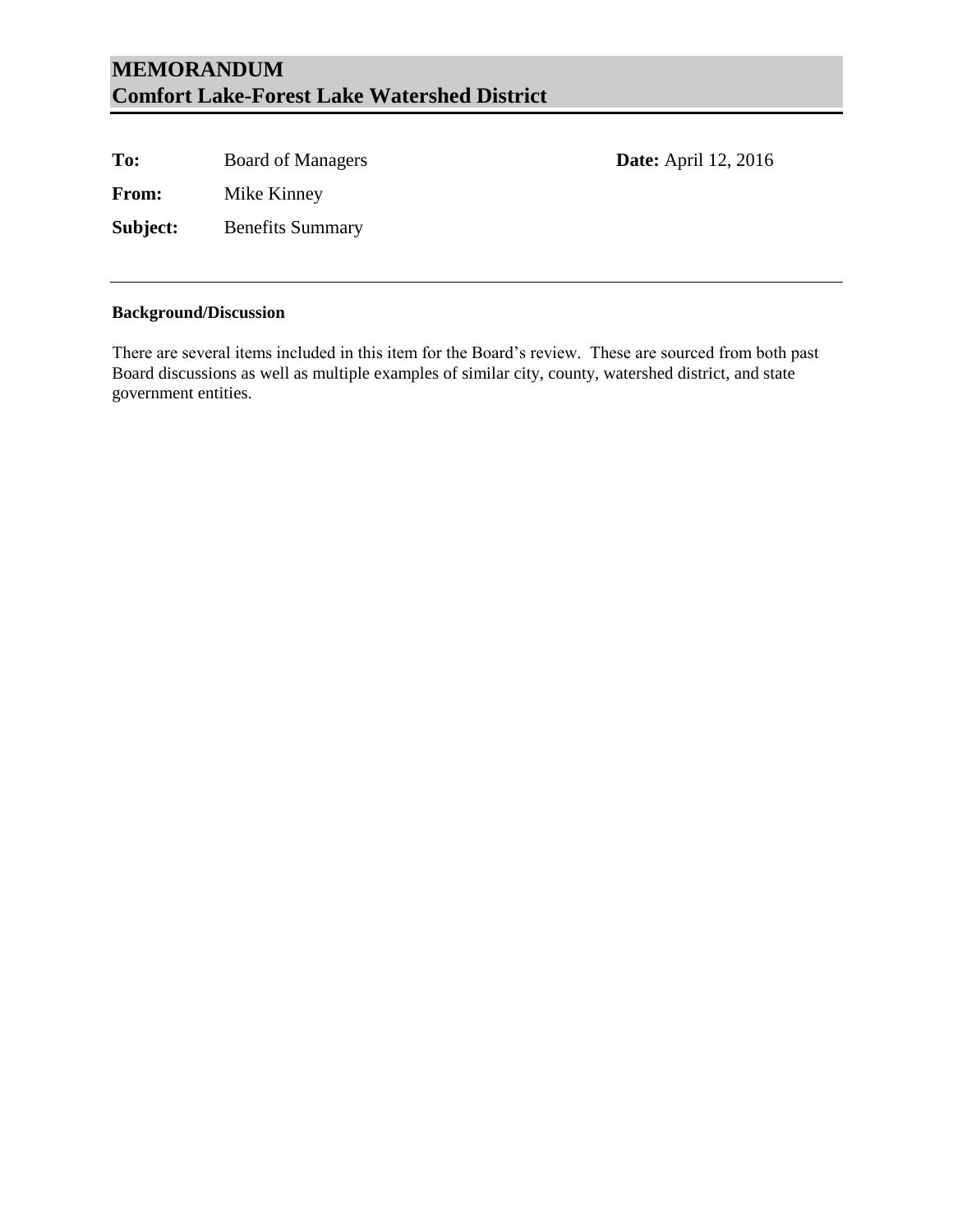

**RISK** 

**INVESTMENTS** 

insurance | financial strategies

**OUTSOURCING** 

**CONSULTING** 

**COMFORT LAKE WATERSHED DISTRICT FOREST LAKE** 

**COMMUNICATIONS** 

# **EMPLOYEE BENEFIT HIGHLIGHTS** 2016

*Prepared by*:

Ken Carlson Client Service Manager 651-379-7909

[kcarlson@bearence.com](mailto:kcarlson@bearence.com)

2010 Centre Pointe Blvd. Mendota Heights, MN 55120



www.bearence.com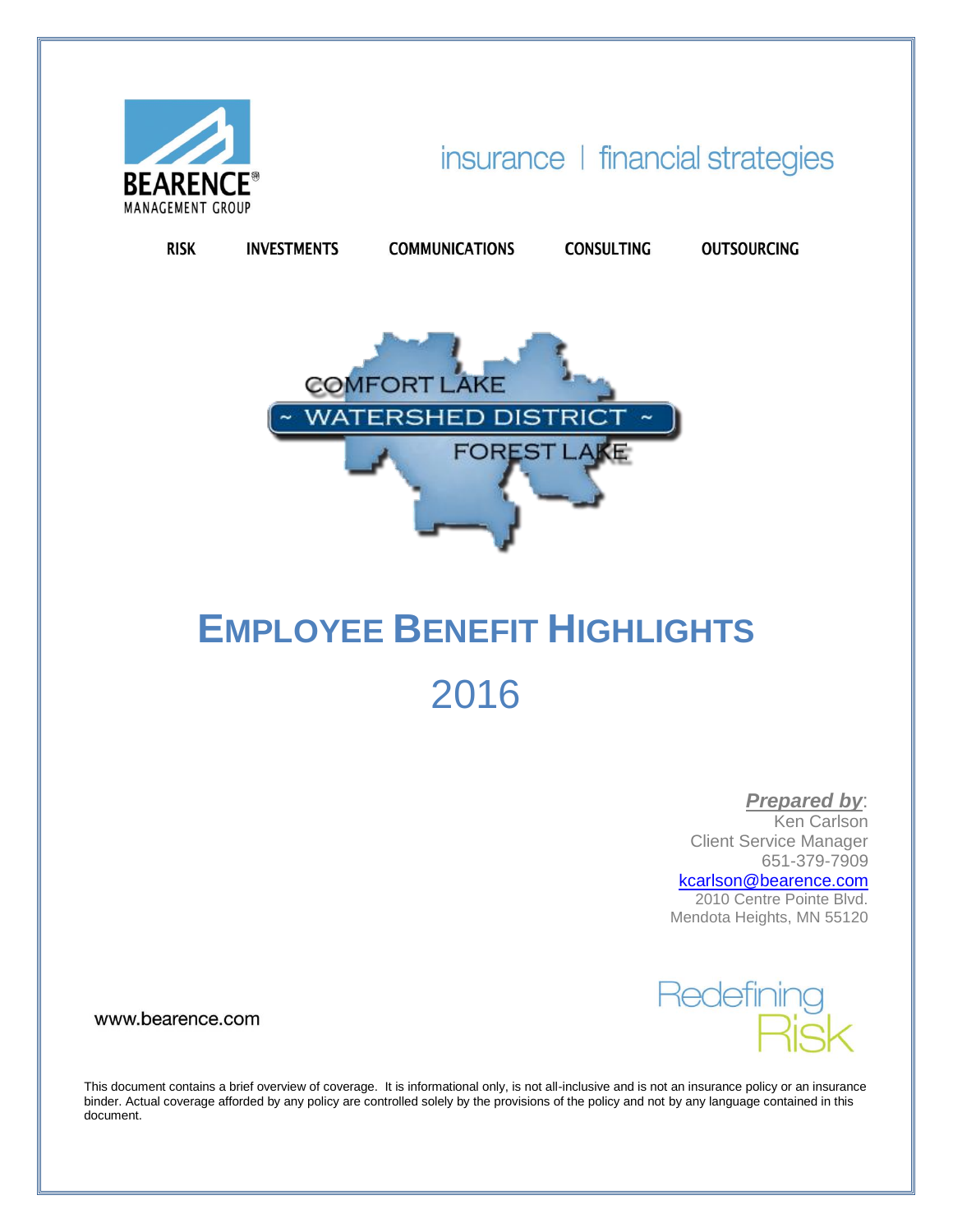## **COMFORT LAKE FOREST LAKE WATERSHED DISTRICT**

## **EMPLOYEE BENEFIT HIGHLIGHTS**

## **Group Medical Insurance**

Ī

HealthPartners Empower HSA Gold 2000-100

| <b>Highlights</b>                                          | <b>HealthPartners</b><br><b>Empower HSA Gold</b><br>2000-100 |
|------------------------------------------------------------|--------------------------------------------------------------|
|                                                            |                                                              |
| <b>DEDUCTIBLE</b>                                          | \$2,000/\$4,000                                              |
| <b>Person/Family (Medical)</b>                             | (Non-Embedded)                                               |
| <b>OUT-OF-POCKET MAX</b><br><b>Person/Family (Medical)</b> | \$2,000/\$4,000                                              |
| <b>COINSURANCE</b>                                         | 0%                                                           |
| <b>OFFICE VISITS &amp;</b><br><b>URGENT CARE COPAY</b>     | Ded & Coins                                                  |
| <b>EMERGENCY ROOM</b>                                      | Ded & Coins                                                  |
| <b>INPATIENT/OUTPATIENT</b><br><b>HOSPITAL</b>             | Ded & Coins                                                  |
| <b>PRESCRIPTION DRUG</b>                                   | Ded & Coins                                                  |

*See HealthPartners summary of benefits for out-of-network coverage.*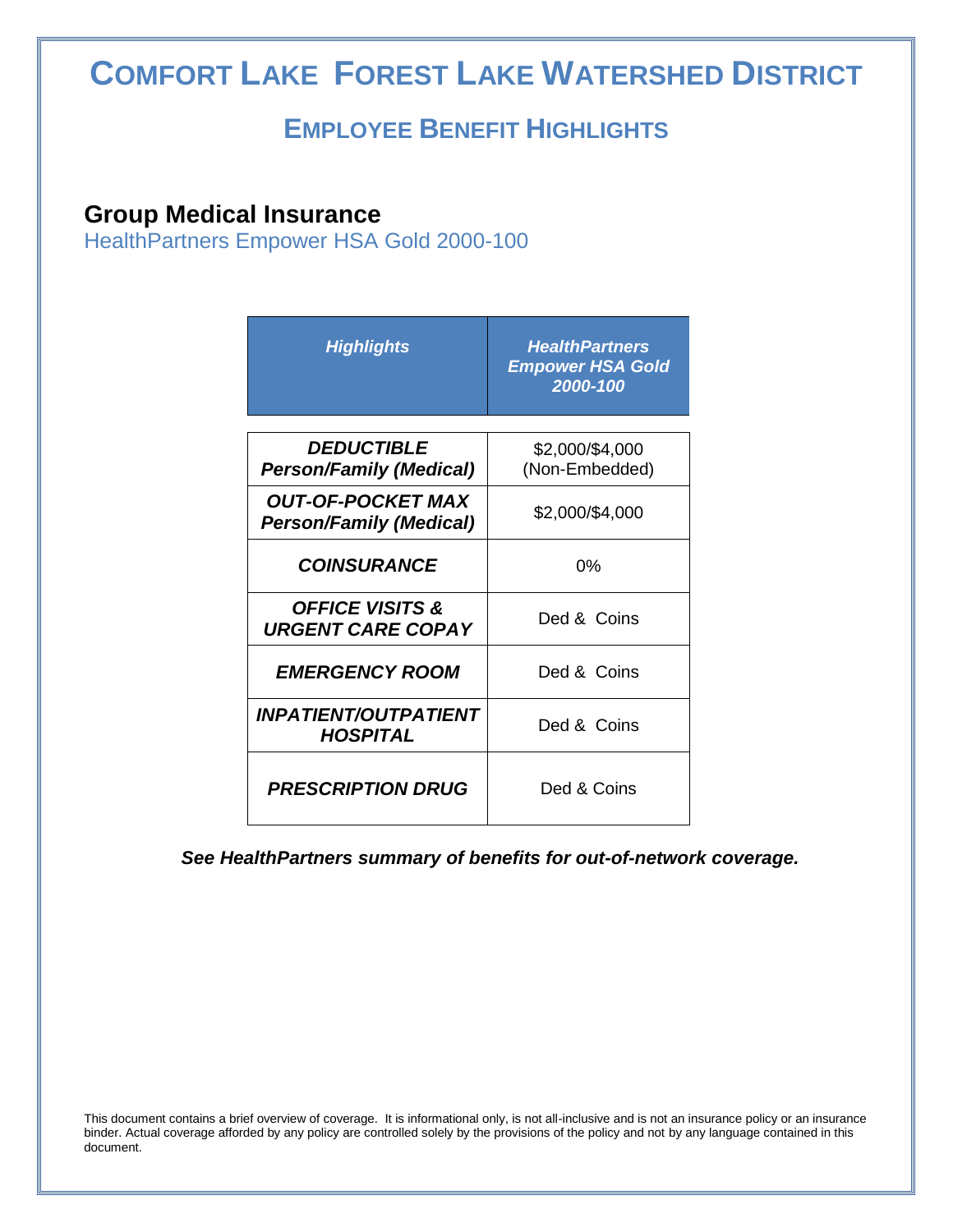## **COMFORT LAKE FOREST LAKE WATERSHED DISTRICT**

## **EMPLOYEE BENEFIT HIGHLIGHTS**

## **Group Life/AD&D Insurance**

## **Principal Financial Group**

- Death benefit of: One times annual Salary to a maximum of \$10,000.
- Accidental Death and Dismemberment benefit equal to Life Insurance benefit

**\*100% employer paid**

Ī

*See Principal Financial Group summary of benefits for coverage description.*

## **Group Short Term Disability**

## **Principal Financial Group**

- Benefit : 60% up to \$500 weekly
- Benefits start:  $7<sup>th</sup>$  Day accident/ 14<sup>th</sup> day illness
- 26 Weeks duration

**\*100% employer paid**

*See Principal Financial Group summary of benefits for coverage description.*

## **Group Long Term Disability**

## **Principal Financial Group**

- Benefit level: 60% up to \$5,000 monthly
- Benefits start: 180 Days
- 24 month own occupation Definition
- Social Security Normal Retirement Age (SSNA) duration

**\*100% employer paid**

*See Principal Financial Group summary of benefits for coverage description.*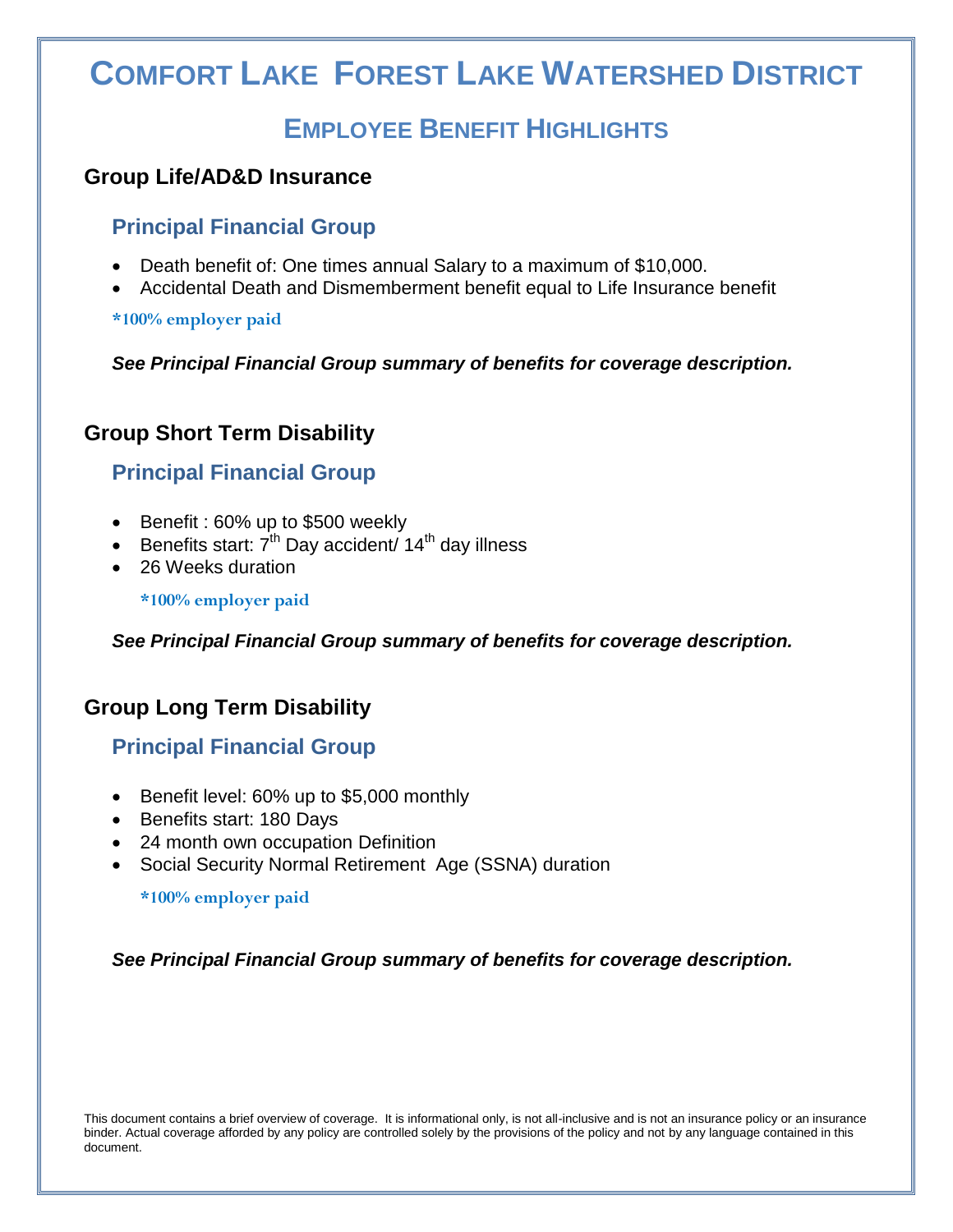## **COMFORT LAKE FOREST LAKE WATERSHED DISTRICT**

## **EMPLOYEE BENEFIT HIGHLIGHTS**

## **Benefit Information Resources**



*Customer Care Center:* 952-883-5000

- Locate Doctors and hospitals
- Setup your own page and view:
	- o Medical information
	- o Order prescriptions online
	- o Refill prescriptions online
	- o Consult with your doctor through a privacy protected email
	- o Manage your family medical account information
	- o Check medical records or test results
	- o Health Support resources



Ī

Customer Care Center: 800-986-3343



[www.bearence.com](http://www.bearence.com/)

Ken Carlson Senior Client Manager Telephone: 651-379-7909 Email: [kcarlson@bearence.com](mailto:kcarlson@bearence.com)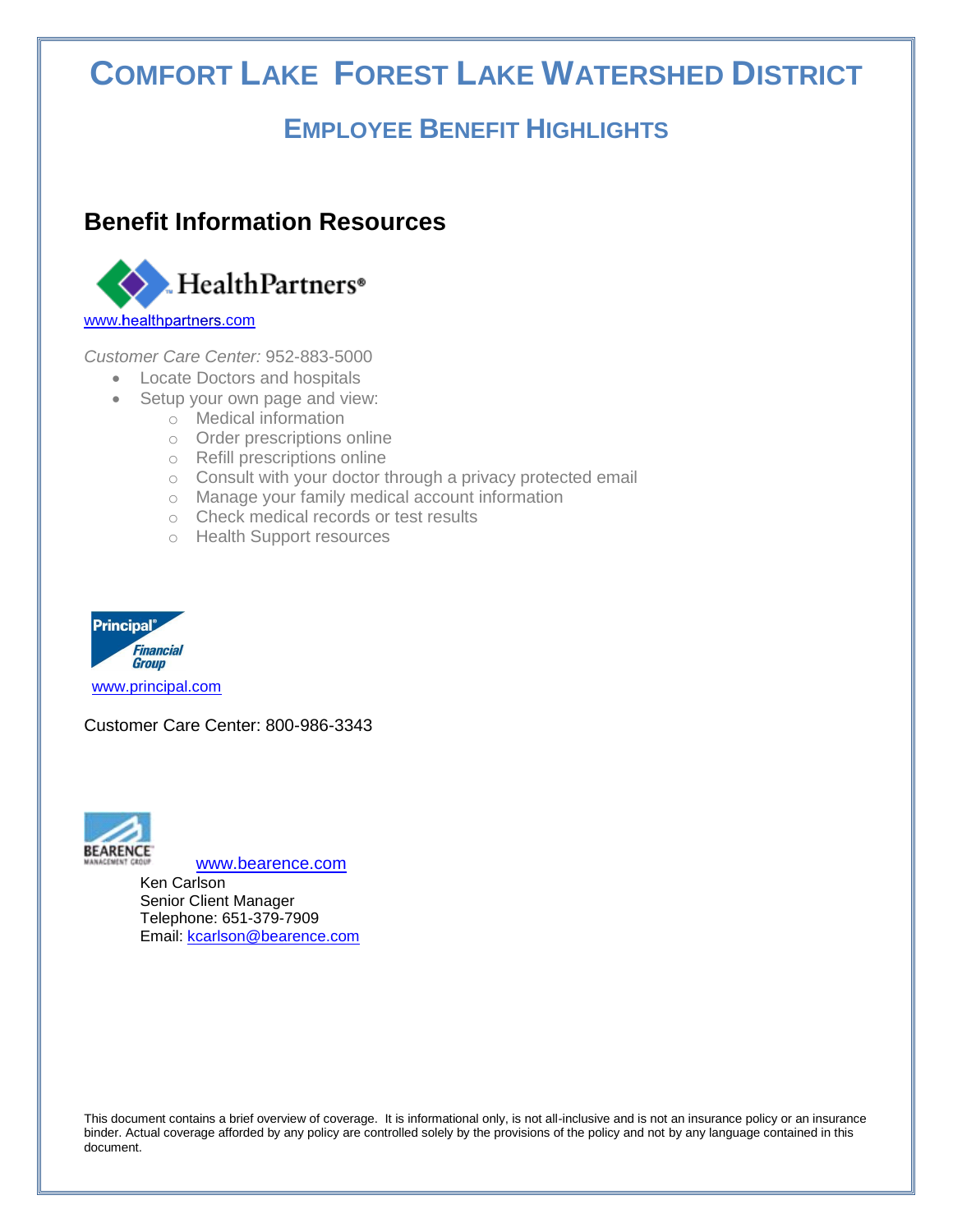

## **Welcome to the City of Forest Lake!**

## **Summary of Employee Benefits January 1, 2016**

## **Health Insurance**

The City offers health insurance to all regular full-time employees through **Health Partners**, with the exception of members of I.U.O.E. Local 49 Group who are insured through the **Local 49 Health & Welfare Fund**. Part-time employees working a minimum of 20 hours per week have the option of receiving health insurance benefits at a pro-rated amount. The monthly rates shown below are effective for deductions in January of 2016 for coverage beginning January 1, 2016. Employees have the option of choosing one of the following three plans:

| <b>Health Partners</b><br>\$1,500 HDHP/HSA<br><b>Plan</b> | <b>Employee Share</b> | <b>City Contribution</b> | <b>Total Premium</b> |
|-----------------------------------------------------------|-----------------------|--------------------------|----------------------|
|                                                           |                       |                          |                      |
| Single Coverage                                           | 0.00<br>\$            | 857.68                   | 857.68               |
| Employee + Children                                       | 363.30<br>S           | \$1,170.00               | \$1,533.30           |
| Employee + Spouse                                         | 869.72<br>\$          | \$1,170.00               | \$2,039.72           |
| <b>Family Coverage</b>                                    | \$1,201.84            | \$1,170.00               | \$2,371.84           |

## **Option 1:**

#### **Option 2:**

| <b>Health Partners</b><br>\$2,600 HDHP/HSA<br>Plan | <b>Employee Share</b> | <b>City Contribution</b> | <b>Total Premium</b> |
|----------------------------------------------------|-----------------------|--------------------------|----------------------|
|                                                    |                       |                          |                      |
| Single Coverage                                    | \$<br>0.00            | 886.59                   | 886.59<br>S          |
| Employee + Children                                | 437.60                | \$1,170.00               | \$1,607.60           |
| Employee + Spouse                                  | 921.18                | \$1,170.00               | \$2,091.18           |
| <b>Family Coverage</b>                             | \$1,238.42            | \$1,170.00               | \$2,408.42           |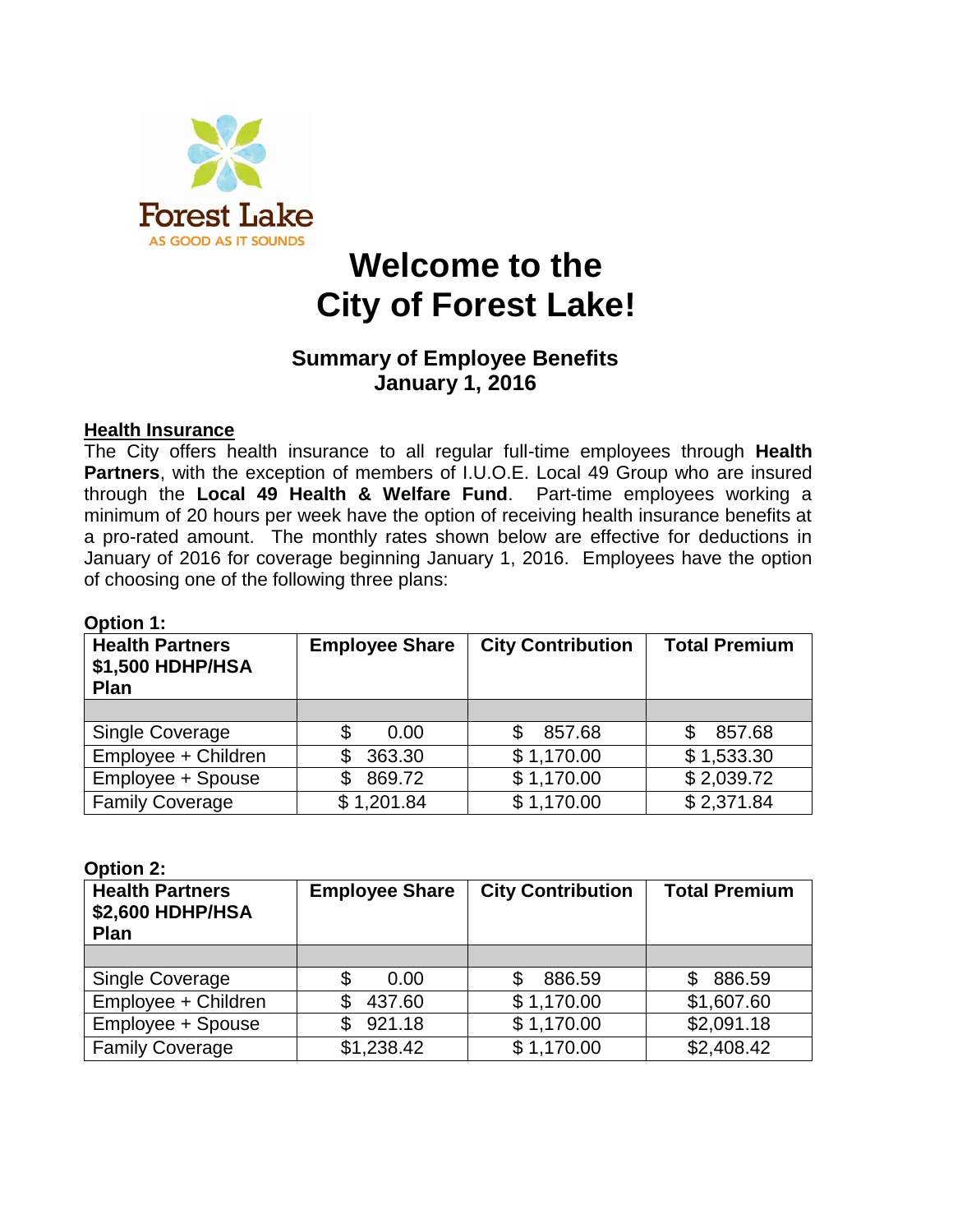| Option 3:                                          |                       |                          |                      |
|----------------------------------------------------|-----------------------|--------------------------|----------------------|
| <b>Health Partners</b><br>\$5,000 HDHP/HSA<br>Plan | <b>Employee Share</b> | <b>City Contribution</b> | <b>Total Premium</b> |
|                                                    |                       |                          |                      |
| <b>Single Coverage</b>                             | \$<br>0.00            | 848.15<br>\$             | 848.15<br>S          |
| Employee + Children                                | 407.90                | \$1,170.00               | \$1,577.90           |
| Employee + Spouse                                  | 766.46<br>S           | \$1,170.00               | \$1,936.46           |
| <b>Family Coverage</b>                             | \$1,001.64            | \$1,170.00               | \$2,171.64           |

#### **Option 4:**

**Option 3:**

| <b>Health Partners</b><br>\$15-100% Plan | <b>Employee Share</b> | <b>City Contribution</b> | <b>Total Premium</b>   |
|------------------------------------------|-----------------------|--------------------------|------------------------|
|                                          |                       |                          |                        |
| <b>Single Coverage</b>                   | 0.00                  | 868.30                   | 868.30                 |
| Employee + Children                      | 346.80                | \$1,170.00               | \$1,516.80             |
| Employee + Spouse                        | 918.36<br>SS.         | \$1,170.00               | \$2,088.36             |
| <b>Family Coverage</b>                   | \$1,293.24            | \$1,170.00               | $$2,463.\overline{24}$ |

#### **Local 49 Members:**

| <b>Local 49 Health Plan</b> | <b>Employee Share</b> |      | <b>City Contribution</b> | <b>Total Premium</b> |
|-----------------------------|-----------------------|------|--------------------------|----------------------|
|                             |                       |      |                          |                      |
| <b>Single Coverage</b>      |                       | 0.00 | \$1,110.00               | \$1,110.00           |
| Employee + Children         |                       | 0.00 | \$1,110.00               | \$1,110.00           |
| Employee + Spouse           |                       | 0.00 | \$1,110.00               | \$1,110.00           |
| <b>Family Coverage</b>      |                       | 0.00 | \$1,110.00               | \$1,110.00           |

#### **Life Insurance**

The City provides all regular full-time employees with a \$50,000 term Basic Life policy through **Sun Life.** Up to an additional \$300,000 of supplemental life insurance may be purchased by the employee and may be subject to underwriting. Dependent Life coverage, which provides \$10,000 per dependent child, may be purchased at a cost of \$1.30/month. Optional Life/AD&D coverage is also available through the National Conference of Public Employee Retirement Systems (NCPERS) at a cost of \$16/month, with the benefit amount varying by age. Part-time employees working a minimum of 20 hours per week have the option of receiving Basic Life Insurance benefits at a pro-rated amount.

### **Dental Insurance**

Dental Insurance is available through **Health Partners Dental** to all regular full-time employees. Part-time employees working a minimum of 20 hours per week have the option of receiving dental insurance benefits at a pro-rated amount. The monthly rates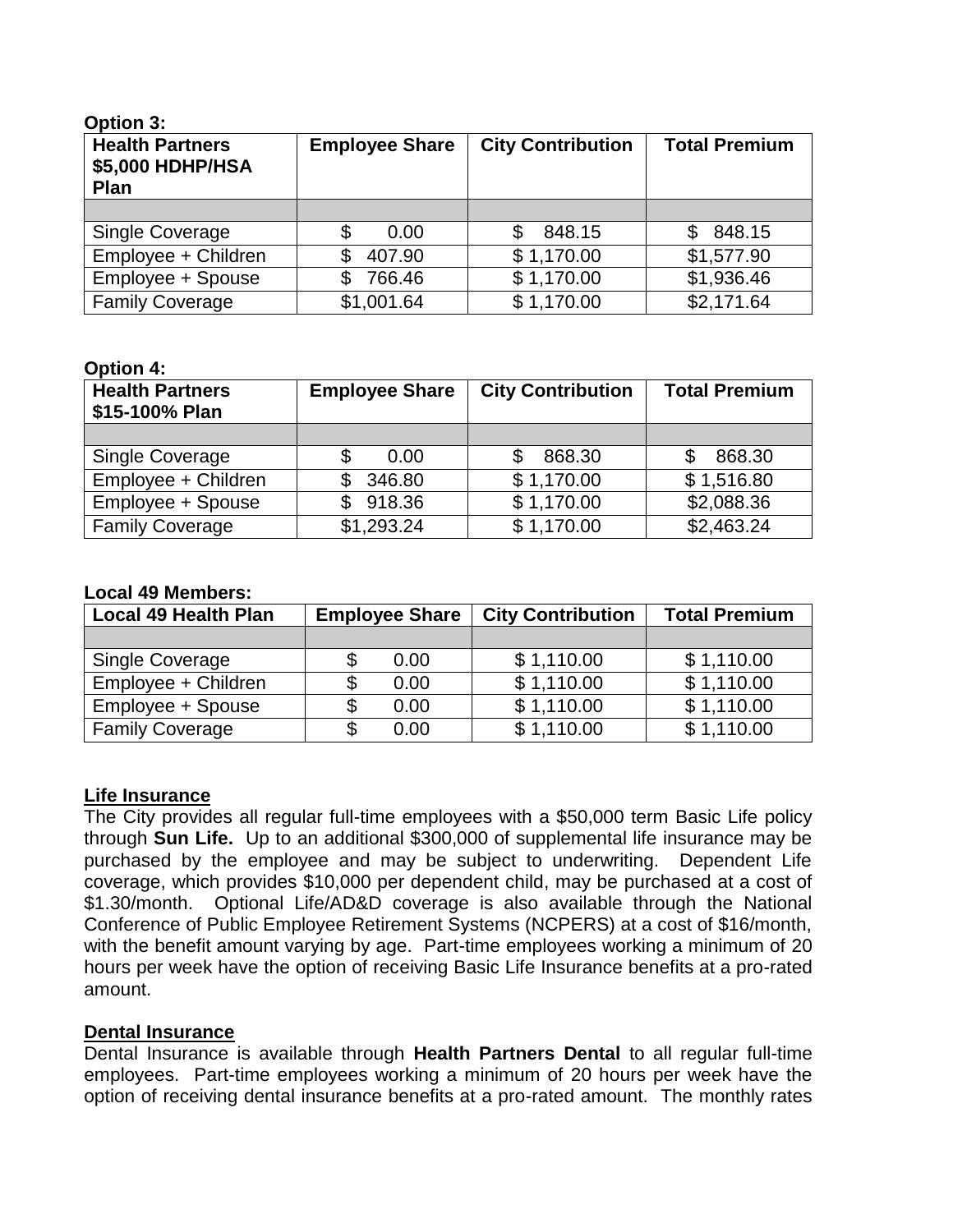shown below are effective for deductions in January of 2016 for coverage beginning January 1, 2016. One plan is available in the Health Partners network. Out-of-network coverage is provided with a \$25 deductible. The rates for the dental plan are as follows:

| <b>Health Partners</b><br><b>Dental</b> | <b>Employee Share</b> | <b>City Contribution</b> | <b>Total Premium</b> |
|-----------------------------------------|-----------------------|--------------------------|----------------------|
|                                         |                       |                          |                      |
| <b>Single Coverage</b>                  | 0.00                  | 30.93                    | 30.93                |
| Employee + One                          | 0.00                  | 58.65                    | 58.65                |
| <b>Family Coverage</b>                  | 0.00                  | 92.14<br>S               | 92.14                |

## **Disability Insurance**

The City provides Long-Term Disability (LTD) Insurance to all regular full-time employees through **Sun Life**. The amount of the benefit varies with the employee's salary. Part-time employees working a minimum of 20 hours per week have the option of receiving LTD insurance benefits at a pro-rated amount. Employees have the option of purchasing additional Short-Term Disability Insurance (STD) at varying rates to cover the first 13 weeks of a qualifying disability. Premiums are deducted in the month that they are due.

## **Retirement Plan**

Almost all City employees are covered by the public pension system through the **Public Employees Retirement Association** (PERA). The employee contributes 6.50% of payroll and the City contributes 7.50% of payroll. For police officers, the employee contributes 10.8% of payroll and the employee contributes 16.2% of payroll. Vesting occurs after five years and the pension is portable among public employers throughout the State of Minnesota.

### **Deferred Compensation Plans**

All employees who qualify for PERA are also eligible to place a portion of their earnings into a pre-tax investment program. Generally, an employee can contribute up to \$18,000 annually to a deferred compensation (IRS 457) plan for the year 2016. Deferred Compensation plans are available through the **Minnesota State Deferred Compensation Plan.**

## **Flexible Spending Account**

Employees can establish flexible spending accounts (FSA) through **TASC Benefits** and have pre-tax deductions taken from their payroll checks to pay for child care and medical expenses and the employee portion of the health and dental insurance premiums. The limit an employee can flex to the un-reimbursed medical account is \$2,550 and the limit for the dependent care expense reimbursement account is \$5,000. Employees who participate in a high deductible health plan (HDHP) with a health savings account (HSA) may only participate in a limited scope FSA. The limited scope FSA will revert to a full scope FSA once the HSA is exhausted.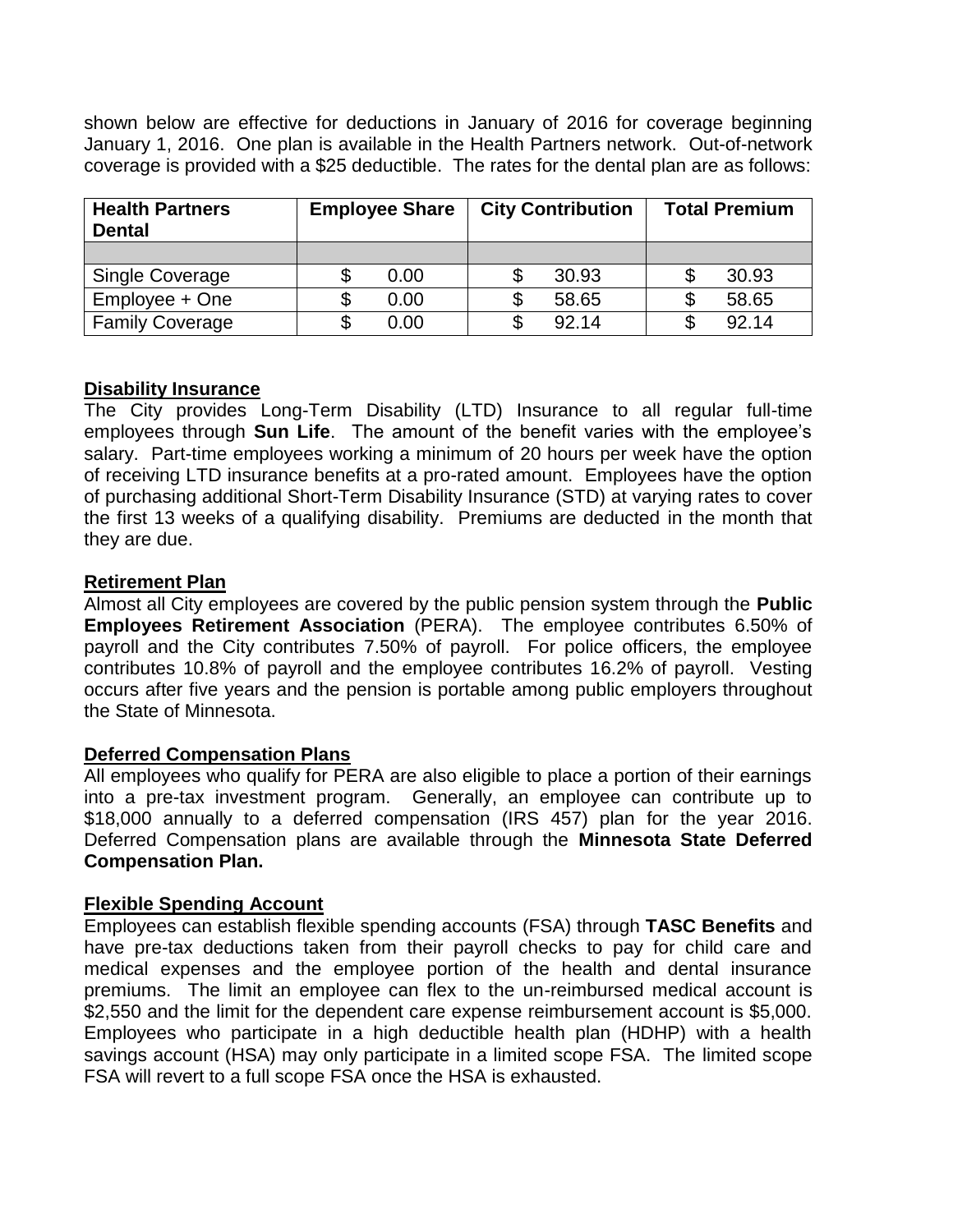### **Minnesota Benefit Association**

All regular full-time employees may participate, through payroll deduction, in the financial and insurance programs offered through the **Minnesota Benefit Association** (MBA). You are automatically a member of MBA if you are a public employee or elected official in the State of Minnesota. MBA offers auto and homeowners insurance through MetLife, real estate services, mortgage services, auto lease/purchase services and scholarships.

## **Holidays**

The City of Forest Lake recognizes 11 holidays and 2 floating holidays. Holidays vary by bargaining group and are specified in the respective labor contracts.

### **Vacation and Sick Leave**

Vacation and Sick Leave is awarded to all regular full-time employees according to the appropriate labor agreement. Generally, employees will earn 8 hours of sick leave per month. Vacation Leave may also vary with each labor agreement. Generally, Vacation Leave will accrue annually according to the following schedule:

|                               | <b>Annual</b> | <b>Pay Period</b> |
|-------------------------------|---------------|-------------------|
| Years 1 through 5             | 80 hours      | 3.0769 hours      |
| After year 5 through year 10  | 120 hours     | 4.6154 hours      |
| After year 10 through year 15 | 160 hours     | 6.1538 hours      |
| After year 15 through year 20 | 176 hours     | 6.7692 hours      |
| After year 20                 | 200 hours     | 7.6923 hours      |

## **Post-Employment Health Care Savings Plan**

The City sponsors a post-employment health care savings plan (HCSP) that allows employees to save money, tax-free, to use upon termination of employment to pay for eligible health care expenses. The contribution parameters vary by bargaining unit, but generally, employees are required to put all or a portion of their severance pay into the plan. Beginning January 1, 2012, the City will contribute \$10 monthly into each employee's HCSP account.

### **Credit Union**

The City of Forest Lake is affiliated with the **Affinity Plus Credit Union**. Employees may choose from a wide variety of services and products including deposit services, loans, and convenience services.

### **Bargaining Units**

Non-supervisory city employees are typically affiliated with one of the five following labor unions: **American Federation of State, Municipal and County Employees** (AFSMCE), **Law Enforcement Labor Services** (LELS), **International Union of Operating Engineers** (IUOE) Local 49. Police sergeants are affiliated with **Law Enforcement Labor Services** (LELS) and department heads are affiliated with the **Minnesota Association of Professional Employees** (MAPE). Enrollment forms can be obtained from the appropriate union steward.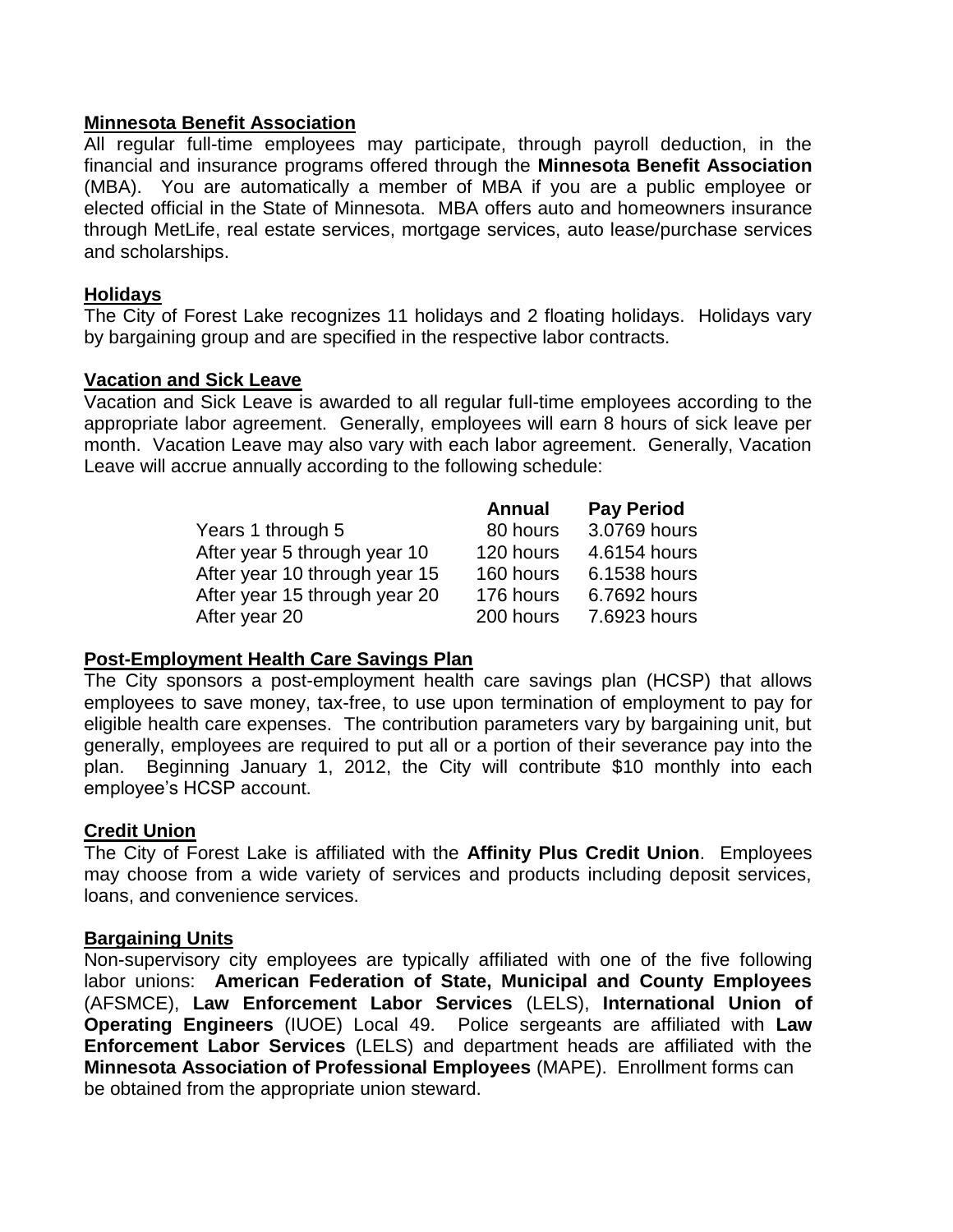

Protecting Your Water Resources

## **Welcome to the Comfort Lake Forest Lake Watershed District!**

## **Summary of Employee Benefits April 1, 2016**

## **Health Insurance**

The Comfort Lake Forest Lake Watershed District (CLFLWD) offers health insurance to all regular full-time employees through **Health Partners**. Part-time employees working a minimum of 20 hours per week have the option of receiving health insurance benefits at a pro-rated amount. The monthly rates shown below are effective for deductions in April of 2016 for coverage beginning April 1, 2016. Small group employer insurance allows for two different options. Option 1, in which all CLFLWD staff are currently enrolled is listed below. Other plan options may be discussed as desired by employees.

## **Option 1:**

| <b>Health Partners</b><br><b>\$2,000 HDHP/HSA</b><br><b>Plan</b> | <b>Employee</b><br><b>Share</b> | <b>CLFLWD</b><br><b>Contribution</b> | <b>Total Premium*</b> |
|------------------------------------------------------------------|---------------------------------|--------------------------------------|-----------------------|
|                                                                  |                                 |                                      |                       |
| Single Coverage                                                  | \$28.54                         | \$542.23                             | \$570.77              |
| Employee + Children                                              | \$81.47                         | \$1,548.02                           | \$1,629.49            |
| Employee + Spouse                                                | \$47.52                         | \$902.93                             | \$950.45              |
| <b>Family Coverage</b>                                           | \$100.46                        | \$1,908.71                           | \$2,009.17            |

\*Assumes the highest rate for the current staff pool.

## **Life Insurance**

The CLFLWD provides all regular full-time employees with a \$10,000 term Basic Life policy through **Principal Group.**

## **Dental Insurance**

Dental Insurance is available through **Principal Group** to all regular full-time employees. Part-time employees working a minimum of 20 hours per week have the option of receiving dental insurance benefits at a pro-rated amount. The monthly rates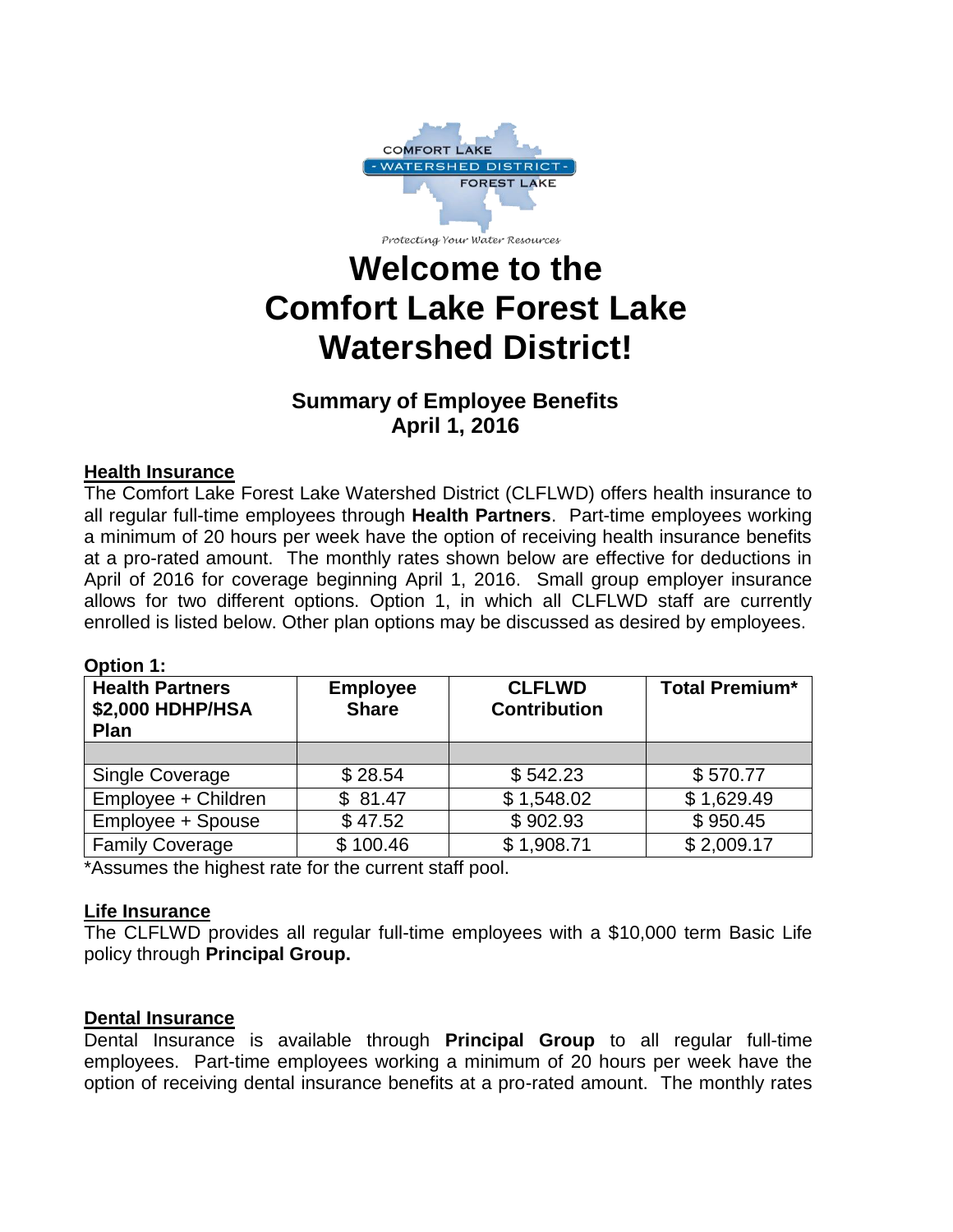shown below are effective for deductions in April of 2016 for coverage beginning April 1, 2016. The rates for the dental plan are as follows:

| <b>Health Partners</b><br><b>Dental</b> | <b>Employee</b><br><b>Share</b> | <b>CLFLWD</b><br><b>Contribution</b> | <b>Total Premium</b> |
|-----------------------------------------|---------------------------------|--------------------------------------|----------------------|
|                                         |                                 |                                      |                      |
| <b>Single Coverage</b>                  | 1.87                            | 39.71                                | 41.58                |
| Employee + One                          | 4.47                            | 84.99                                | 89.46                |
| <b>Family Coverage</b>                  | 7.83                            | 148.78                               | 156.61               |

In lieu of dental insurance, an employee may elect to receive an additional contribution of \$600 toward their HSA.

#### **Disability Insurance**

The CLFLWD provides both Short-Term Disability (STD) and Long-Term Disability (LTD) Insurance to all regular full-time employees through **Principal Group**. The amount of the benefit varies with the employee's salary. Part-time employees working a minimum of 20 hours per week have the option of receiving LTD insurance benefits at a pro-rated amount. Employees have the option of purchasing additional Short-Term Disability Insurance (STD) at varying rates to cover the first 13 weeks of a qualifying disability. Premiums are deducted in the month that they are due.

#### **Retirement Plan**

All CLFLWD employees are covered by the public pension system through the **Public Employees Retirement Association** (PERA). The employee contributes 6.50% of payroll and the CLFLWD contributes 7.50% of payroll.

### **Deferred Compensation Plans**

All employees who qualify for PERA are also eligible to place a portion of their earnings into a pre-tax investment program. Generally, an employee can contribute up to \$18,000 annually to a deferred compensation (IRS 457) plan for the year 2016. Deferred Compensation plans are available through the **Minnesota State Deferred Compensation Plan.**

#### **Holidays**

The Comfort Lake Forest Lake Watershed District recognizes 11 holidays and 2 floating holidays as aligned with the City of Forest Lake.

#### **Personal Time Off (PTO)**

PTO is awarded to all regular full-time employees. Generally, PTO will accrue annually according to the following schedule:

|                    | Annual    | <b>Pay Period</b>      |
|--------------------|-----------|------------------------|
| Years 1 through 2  |           | 198 hours 7.6154 hours |
| Years 3 through 5  | 204 hours | 7.8462 hours           |
| Years 5 through 10 | 223 hours | 8.5769 hours           |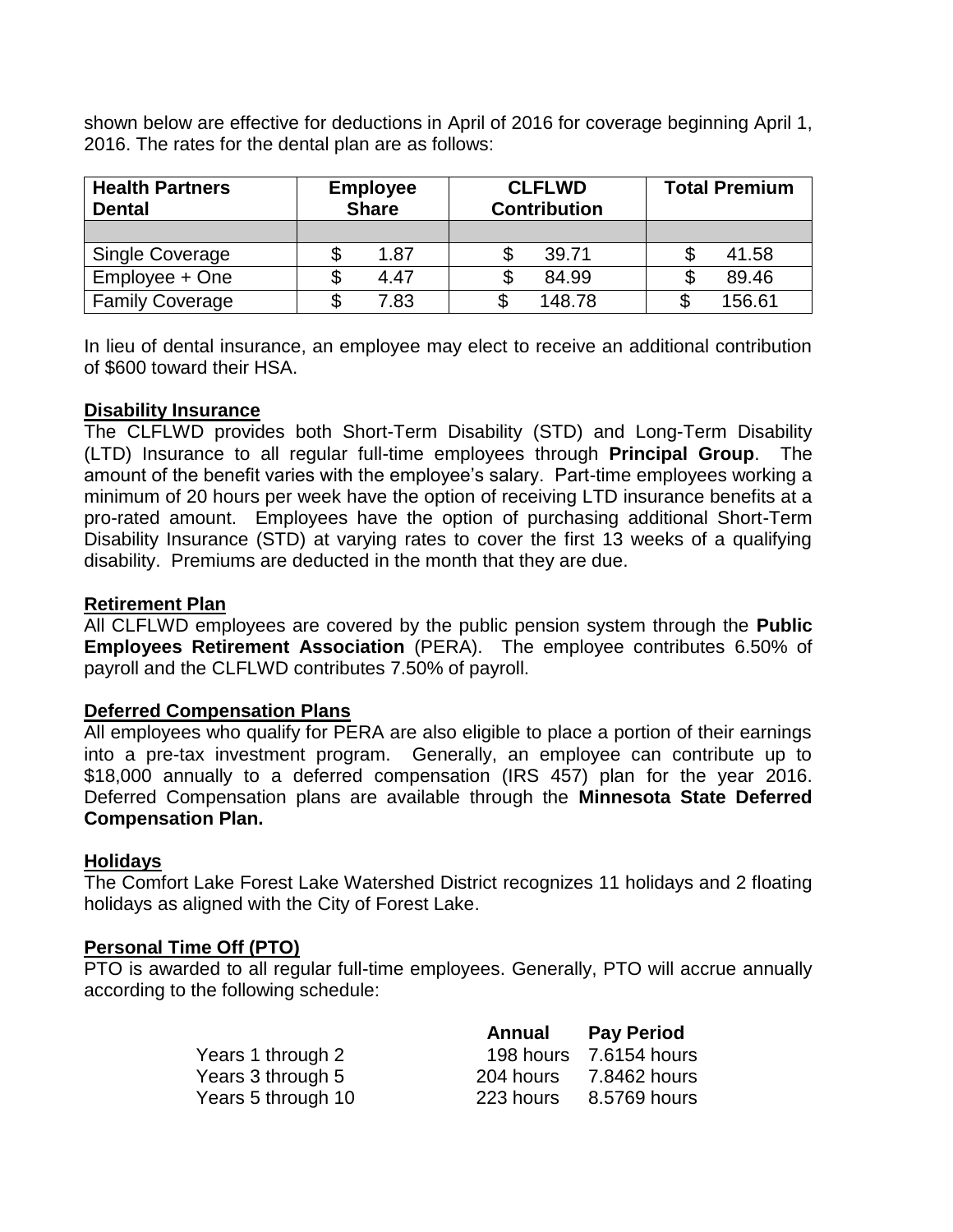| Years 10 through 15 | 255 hours | 9.8077 hours  |
|---------------------|-----------|---------------|
| Years 15 through 20 | 271 hours | 10.4231 hours |
| After year 20       | 302 hours | 11.6154 hours |

## **Post-Employment Health Care Savings Plan**

The CLFLWD sponsors a post-employment health care savings plan (HCSP) that allows employees to save money, tax-free, to use upon termination of employment to pay for eligible health care expenses. The contribution parameters vary by bargaining unit, but generally, employees are required to put all or a portion of their severance pay into the plan. Beginning April 1, 2012, the CLFLWD will contribute 1% of their monthly salary into each employee's HCSP account which is consistent with State of MN employees.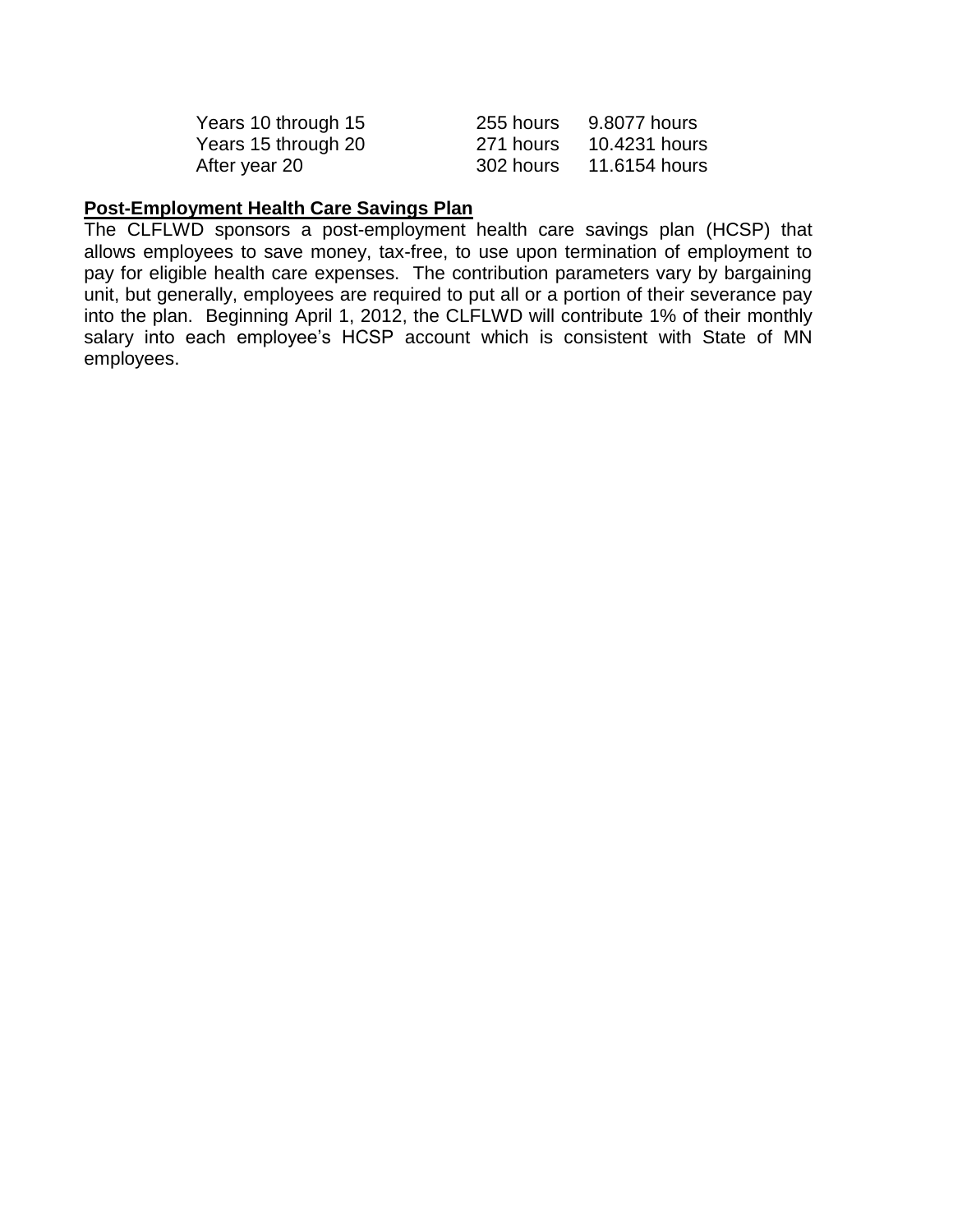ie Cost Saving for you Finding the Cost Saving for you Finding the Cost Saving for you Fir. Finding the Cost Saving for you Finding the Cost Saving for you Finding the Cost Saving e Cost Saving for you Finding the Cost Saving for you Finding the Cost Saving for you Fir.



#### **What is a Health Savings Account?**

A Health Savings Account (HSA) is an account that can be funded with your tax-exempt dollars, by your employer, or both, to help pay for eligible medical expenses not covered by insurance plan, including deductible, coinsurance and, in some cases, may be used to pay health insurance premiums.

#### **Who is eligible for an HSA?**

Anyone who is:

- Covered by a High Deductible Health Plan (HDHP);
- Not covered under another medical health plan that is not a High Deductible Health Plan;
- Not entitled to Medicare benefits; and
- Not eligible to be claimed on another person's tax return.
- Not eligible for Tricare or have received benefits from the Veterans Administration in the past three months

#### **What is a High Deductible Health Plan (HDHP)?**

A High Deductible Health Plan (HDHP) is a plan with a minimum annual deductible and a maximum out-ofpocket limit as listed below. These minimums and maximums are determined annually by the Internal Revenue Service (IRS) and are subject to change.

| <b>For Calendar</b><br><b>Year 2015</b> | <b>Minimum Annual</b><br><b>Deductible</b> | <b>Maximum</b><br><b>Annual Out of</b><br><b>Pocket</b> |
|-----------------------------------------|--------------------------------------------|---------------------------------------------------------|
| Individual -<br>2015                    | \$1,300                                    | \$6,450                                                 |
| Family - 2015                           | \$2,600                                    | \$12,900                                                |

#### **How does an HSA work?**



- 1. Employee and/or employer funds HSA account.
- 2. Employee seeks medical services.
- 3. Medical services are paid by the HDHP, subject to a deductible and coinsurance.
- 4. Employee may seek reimbursement from their HSA account for amounts paid toward deductible and coinsurance.
- 5. Deductible and out-of-pocket maximum are fulfilled.
- 6. Employee may be covered for all remaining eligible expenses.\*

Preventive care may be covered at 100%\*

*\*Subject to plan design, check Summary Plan Description*.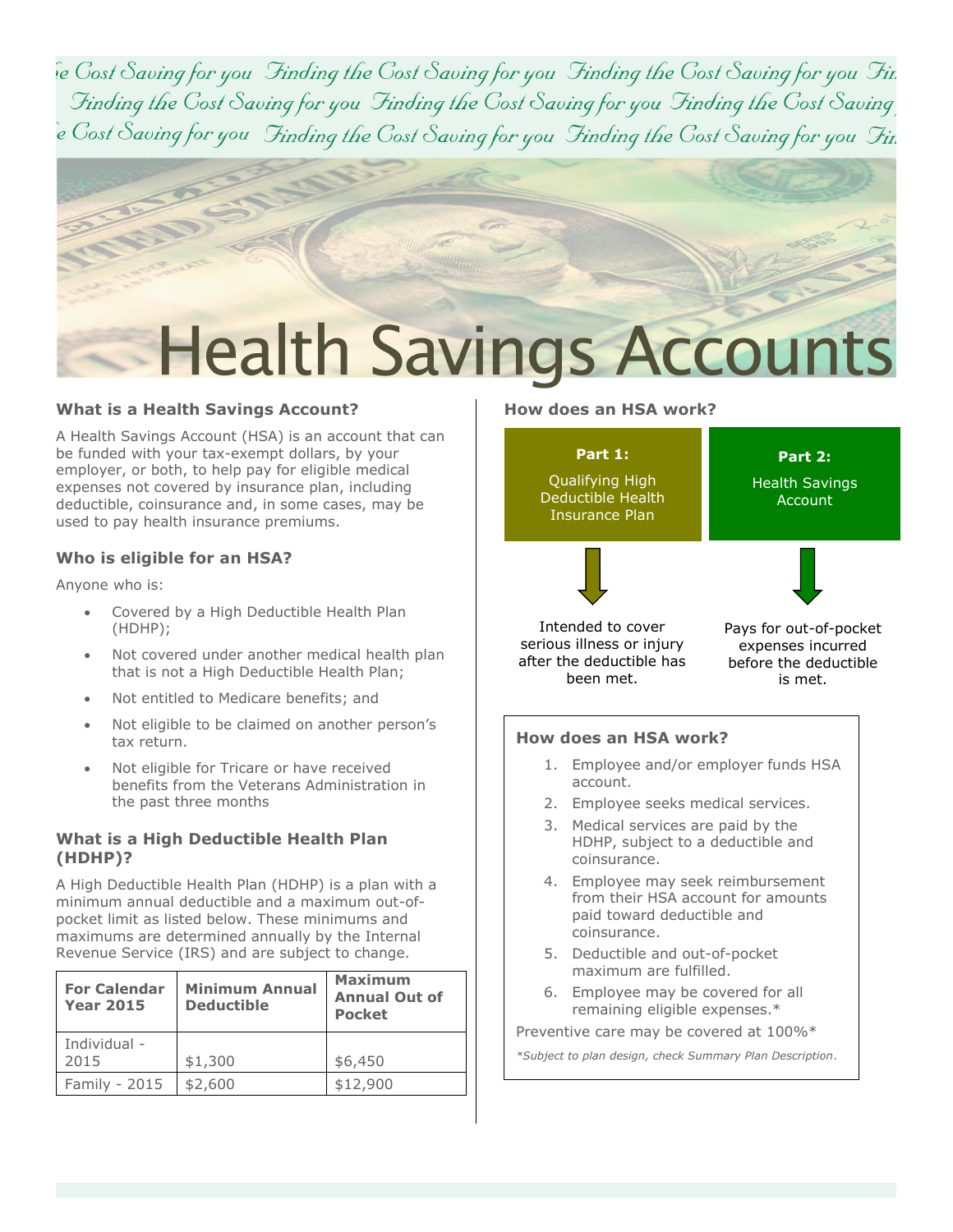ie Cost Saving for you Finding the Cost Saving for you Finding the Cost Saving for you Fir.

## **Health Savings Accounts**

#### **When do I use my HSA?**

After visiting a physician, facility, or pharmacy your medical claim will be submitted to your HDHP for payment. Your HSA dollars can be used to pay your out-of-pocket expenses (deductibles and coinsurance) billed by the physician, facility, or pharmacy or you can choose to save your HSA dollars for a future medical expense.

If you choose to save your HSA dollars, be sure to save your receipts and explanation of benefits (EOB's) for future qualified distributions.

Note: You must keep records sufficient to prove that the distribution was used for a qualified expense.

#### **What happens if I don't use the money in the HSA for medical expenses?**

If the money is used for other than qualified medical expenses, the expenditure will be taxed and, for individuals who are not disabled or over age 65, subject to a **20%** tax penalty beginning January 1, 2011.

#### **How do I know what is included as "qualified medical expenses"?**

Unfortunately, we cannot provide a definitive list of "qualified medical expenses". A partial list is provided in IRS Pub 502 (available at [www.irs.gov\)](http://www.treas.gov/cgi-bin/cgi.redirect?http://www.irs.gov/). There have been thousands of cases involving the many nuances of what constitutes "medical care" for purposes of section 213(d) of the Internal Revenue Code. A determination of whether an expense is for "medical care" is based on all the relevant facts and circumstances. To be an expense for medical care, the expense has to be primarily for the prevention or alleviation of a physical or mental defect or illness. The determination often hangs on the word "primarily."

Some premiums are considered a "qualified medical expense" – see Examples of Eligible Expenses for more information.

#### **What is a deductible?**

A deductible is a set dollar amount, determined by your plan, that you must pay, out-of-pocket or from your HSA account, before insurance coverage for medical expenses can begin.

#### **How much can I contribute to an HSA?**

As noted by federal law for the calendar year, the annual contribution limits are equal to:

#### **2015-\$3,350 for individual coverage or \$6,650 for family coverage.**

Individuals that are age 55 or older may be eligible to make a catch-up contribution of \$1,000 in 2015.

#### **Do my HSA contributions need to be made in equal amounts each month?**

No, you can contribute in a lump sum or in any amounts or frequency you wish. However, your account trustee/custodian (bank, credit union, insurer, etc.) can impose minimum deposit and balance requirements.

#### **Can the funds in an HSA be invested?**

Yes, you can invest the funds in your HSA. The same types of investments permitted for IRAs are allowed for HSAs, including stocks, bonds, mutual funds, and certificates of deposit.

#### **Can I borrow against the money in my HSA?**

No. You may not borrow against it or pledge the funds in it.

#### **Who will be the "bookkeeper" for my HSA?**

It is your responsibility to keep track of your deposits and expenditures and keep all of your receipts. If you run out of HSA funds (and therefore need to use your HDHP), you may need to send those receipts to your insurer.

#### **Will my bank notify me if I've exceeded my allowable contribution amount?**

No, it is your sole responsibility to keep track of the amounts deposited and spent from your account, just like a normal savings or checking account.